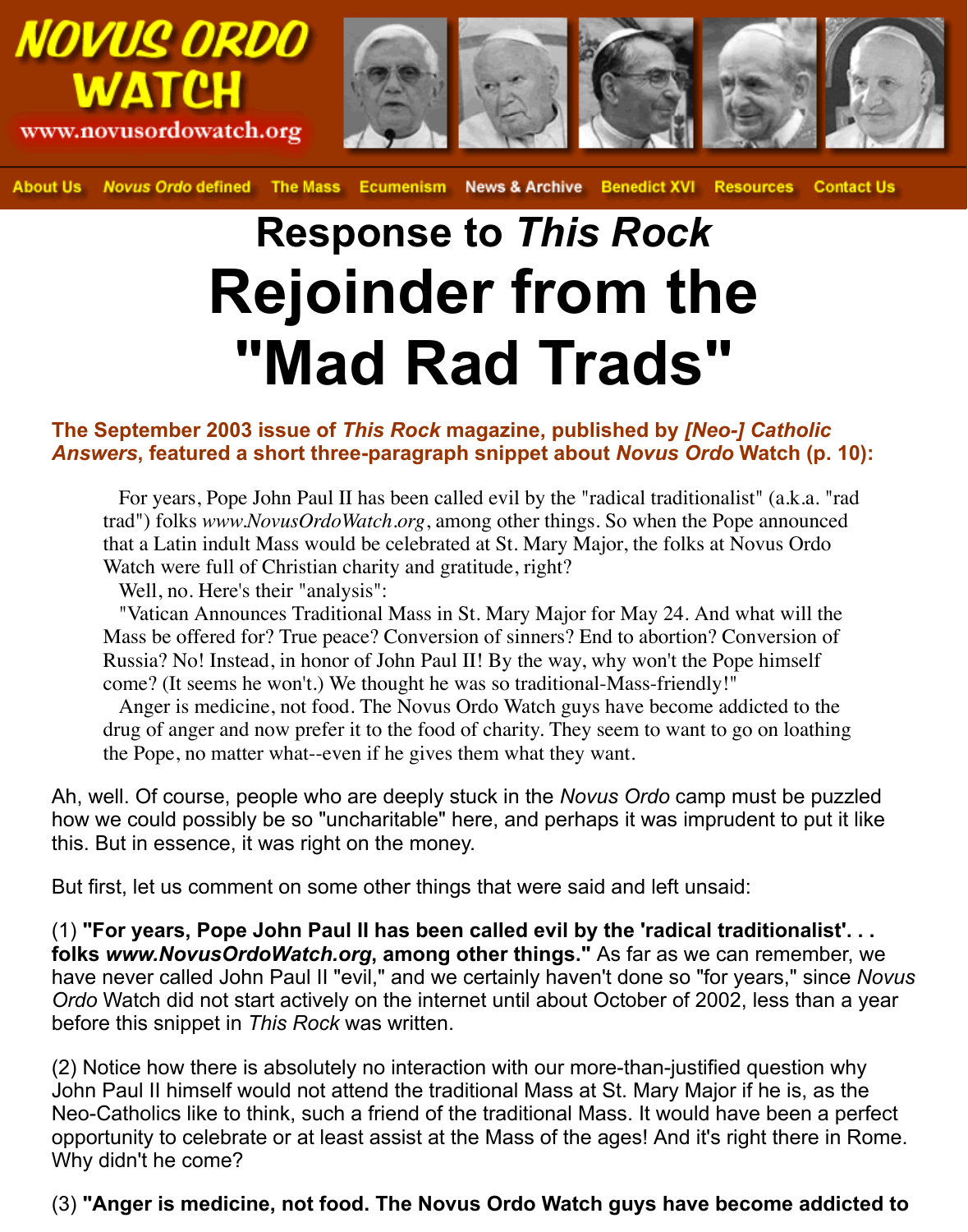**the drug of anger and now prefer it to the food of charity."** Oh, we're "addicted to anger." How's that for a rash judgment? Why does the writer pretend to know our motives or demeanor? What is "angry" about what we said? We pointed out that of all the intentions that the Holy Mass could have been offered for, they chose the honor of John Paul II. It is perhaps indeed a minor point, and perhaps even one we should not have dwelt on, but it just goes to show how typical this is for the *Novus Ordo* establishment. After over 30 years, they finally celebrated a traditional Mass in the Vatican, but they used this opportunity right away to reaffirm the revolutionary direction they have chosen since 1958. By this, we can see that there is absolutely no desire on Rome's part to embrace Tradition once again.

Especially now that this traditional Mass has taken place in St. Mary Major, we can see that it was nothing but a diplomatic gesture to attract a few more traditionalists. But since there is not going to be a fundamental change in direction in Rome, all the traditional Masses said under these auspices they could allow will impress us. "Cardinal" Hoyos can say the traditional Mass publicly in Rome for the rest of his life; unless and until he returns to the true Catholic Faith, we will not be impressed, nor will we have made any real progress with him. Before the imposition of the New Mass, the modernists 'in the Church' all said the traditional Mass. We must repeat to all Neo-Catholics that **this is not just about the Holy Mass**!

(4) **"They seem to want to go on loathing the Pope, no matter what--even if he gives them what they want."** We do not hate John Paul II; we hate what he has done. Here we can see how the author of this little snippet has not understood the traditionalist cause: we do not want to be "allowed" to have the Holy Mass. *We want Rome to change back to Tradition, to become Catholic!* We do not want the traditional Mass as "allowed" or "tolerated" or "more widely available" if nothing else is going to change. It was none other than the most august **Pope Leo XIII** who warned: "It is **impossible to approve** in Catholic publications a style inspired by unsound novelty which seems to deride the piety of the faithful and dwells on the introduction of a new order of Christian life, on **new directions of the Church**, on new aspirations of the modern soul, on a new social vocation of the clergy, on a **new Christian civilization**, and many other things of the same kind" (from his Instruction of the Sacred Congregation of Extraordinary Ecclesiastical Affairs, January 27, 1902). Thus, by letting a traditional Mass be celebrated in Rome on May 24, 2003, John Paul II did *not* "give us what we want." Those who think this is just about the traditional Mass have not understood the essence of traditionalism (nor the nature of the crisis).

One last thing about the label "rad trad," i.e. "radical traditionalist." To the Neo-Catholics, there is only one type of traditionalist that is acceptable, and that is the "nice" traditionalist, i.e. the traditionalist who goes along with Vatican II and everything else and simply "prefers" the traditional Mass, perhaps as a matter of aesthetics or because he "feels" better when attending the traditional Mass. Thus, any real traditionalist is labeled a "radical" one. But that's fine with us. We're in good company, considering these wise words of the great **Pope Pius XI**: "Only by being **radicals of the right** will Catholics have the dynamism to withstand the radicals of the left and to conquer the world for Christ" (Letter to the Cardinal Archbishop of Paris, quoted in *The Latin Mass*, Winter 1998, p. 63).

Thus, we will continue to be as radical as the hierarchy of the *True* Catholic Church always was, and we will pray for the readers of *This Rock* magazine.

## **Fair Use Notice:**

This web site may contain copyrighted material the use of which may not always have been specifically authorized by the copyright owner. We are making such material available in our efforts to advance understanding of political, human, religious, and social issues. We believe this constitutes a 'fair use' of any such copyrighted material as provided for in section 107 of the